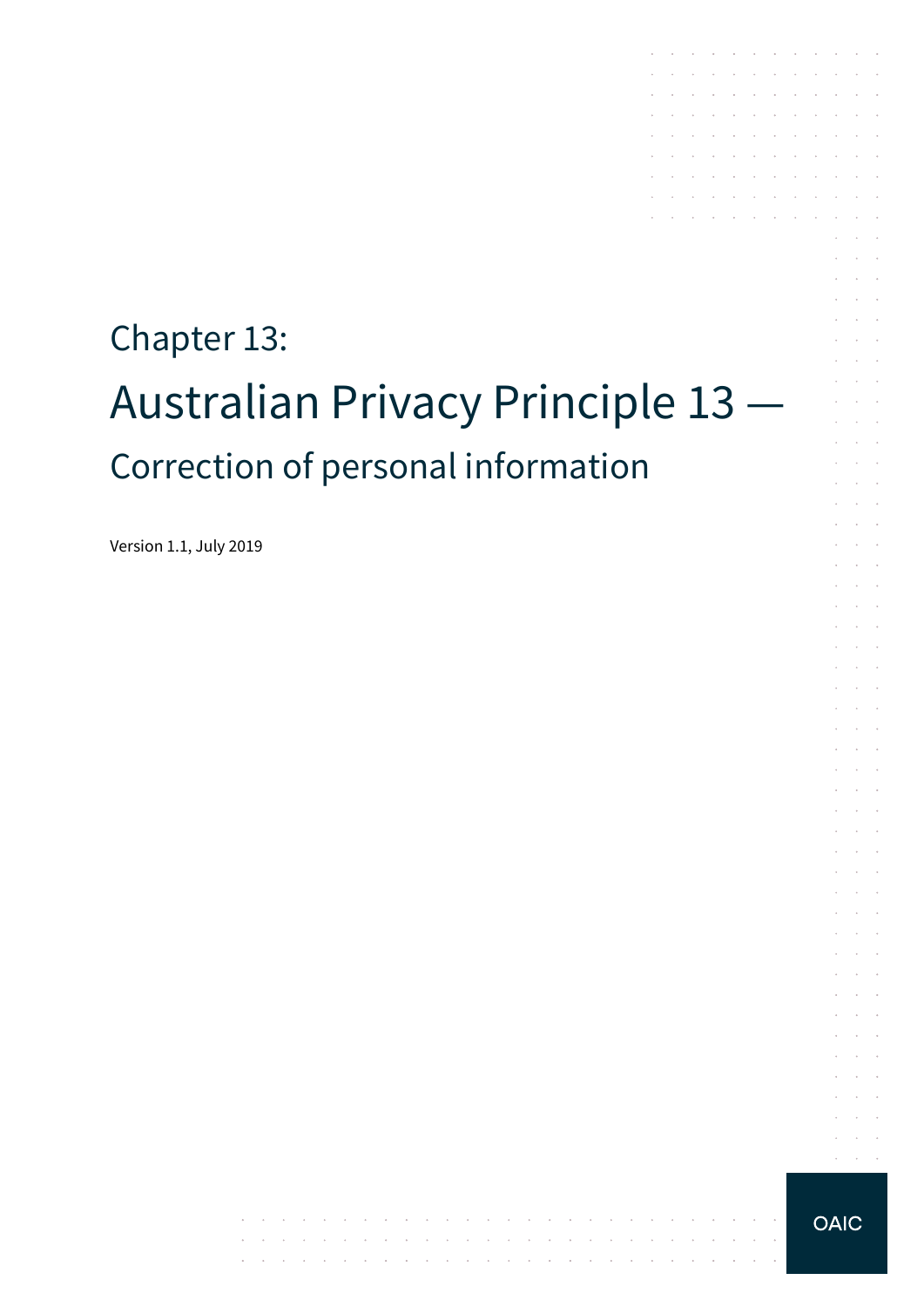### **Contents**

| <b>Key points</b>                                                 | 3              |
|-------------------------------------------------------------------|----------------|
| What does APP 13 say?                                             | 3              |
| Interaction of APP 13 and other correction procedures             | 4              |
| Interaction of APP 13 and other APPs                              | 4              |
| 'Holds'                                                           | 5              |
| Taking reasonable steps to correct personal information           | 5              |
| Correcting at the APP entity's initiative                         | 5              |
| Correcting at the individual's request                            | 6              |
| Agencies - comparison of APP 13 and FOI Act procedures            | $\overline{1}$ |
| Grounds for correcting personal information                       | 8              |
| Accurate                                                          | 9              |
| Up-to-date                                                        | 9              |
| Complete                                                          | 10             |
| Relevant                                                          | 10             |
| Not misleading                                                    | 10             |
| Being satisfied and taking reasonable steps                       | 10             |
| Being satisfied                                                   | 10             |
| Reasonable steps to correct                                       | 11             |
| APP 13 minimum procedural requirements                            | 12             |
| Taking reasonable steps to notify another APP entity              | 12             |
| Giving written notice where correction is refused                 | 13             |
| Taking reasonable steps to associate a statement                  | 14             |
| Timeframe for responding to a request for correction under APP 13 | 15             |
| Access charges under APP 13                                       | 15             |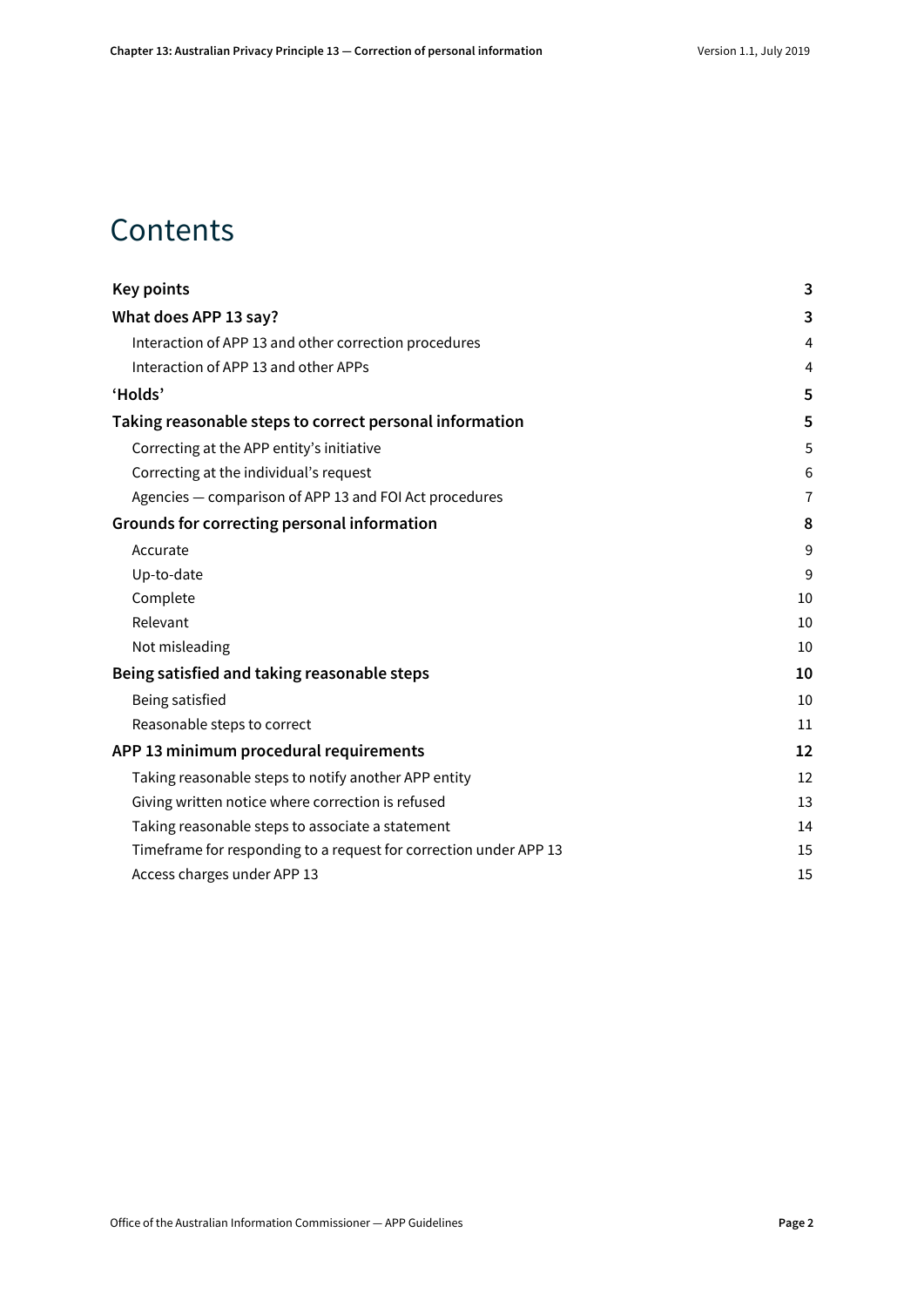# <span id="page-2-0"></span>**Key points**

- APP 13 requires an APP entity to take reasonable steps to correct personal information to ensure that, having regard to the purpose for which it is held, it is accurate, up-to-date, complete, relevant and not misleading.
- This requirement applies where:
	- $\circ$  the APP entity is satisfied the personal information is inaccurate, out-of-date, incomplete, irrelevant or misleading, having regard to a purpose for which it is held, or
	- $\circ$  the individual requests the entity to correct the personal information
- Special considerations apply to Commonwealth records, which can only be destroyed or altered in accordance with the Archives Act 1983 (Archives Act).
- APP 13 also sets out other minimum procedural requirements in relation to correcting personal information, including when an APP entity must:
	- o take reasonable steps to notify other APP entities of a correction
	- o give notice to the individual which includes reasons and available complaint mechanisms if correction is refused
	- o take reasonable steps to associate a statement with personal information it refuses to correct
	- o respond to a request for correction or to associate a statement, and
	- o not charge an individual for making a request, correcting personal information or associating a statement
- APP 13 operates alongside and does not replace other informal or legal procedures by which an individual can seek correction of their personal information, including informal arrangements and, for agencies, the Freedom of Information Act 1982 (FOI Act).

# <span id="page-2-1"></span>**What does APP 13 say?**

- APP 13.1 provides that an APP entity must take reasonable steps to correct personal  $13.1$ information it holds, to ensure it is accurate, up-to-date, complete, relevant and not misleading, having regard to the purpose for which it is held. The shorthand expression used in this chapter is that an APP entity is required to correct 'incorrect personal information'.
- The requirement to take reasonable steps applies in two circumstances:  $13.2$ 
	- where an APP entity is satisfied, independently of any request, that personal information it holds is incorrect, or
	- where an individual requests an APP entity to correct their personal information
- $13.3$ Special considerations apply to Commonwealth records. A Commonwealth record can, as a general rule, only be destroyed or altered in accordance with the Archives Act (see paragraph [13.48\)](#page-11-2).
- 13.4 APP 13 also sets out other minimum procedural requirements in relation to correcting personal information. An APP entity must: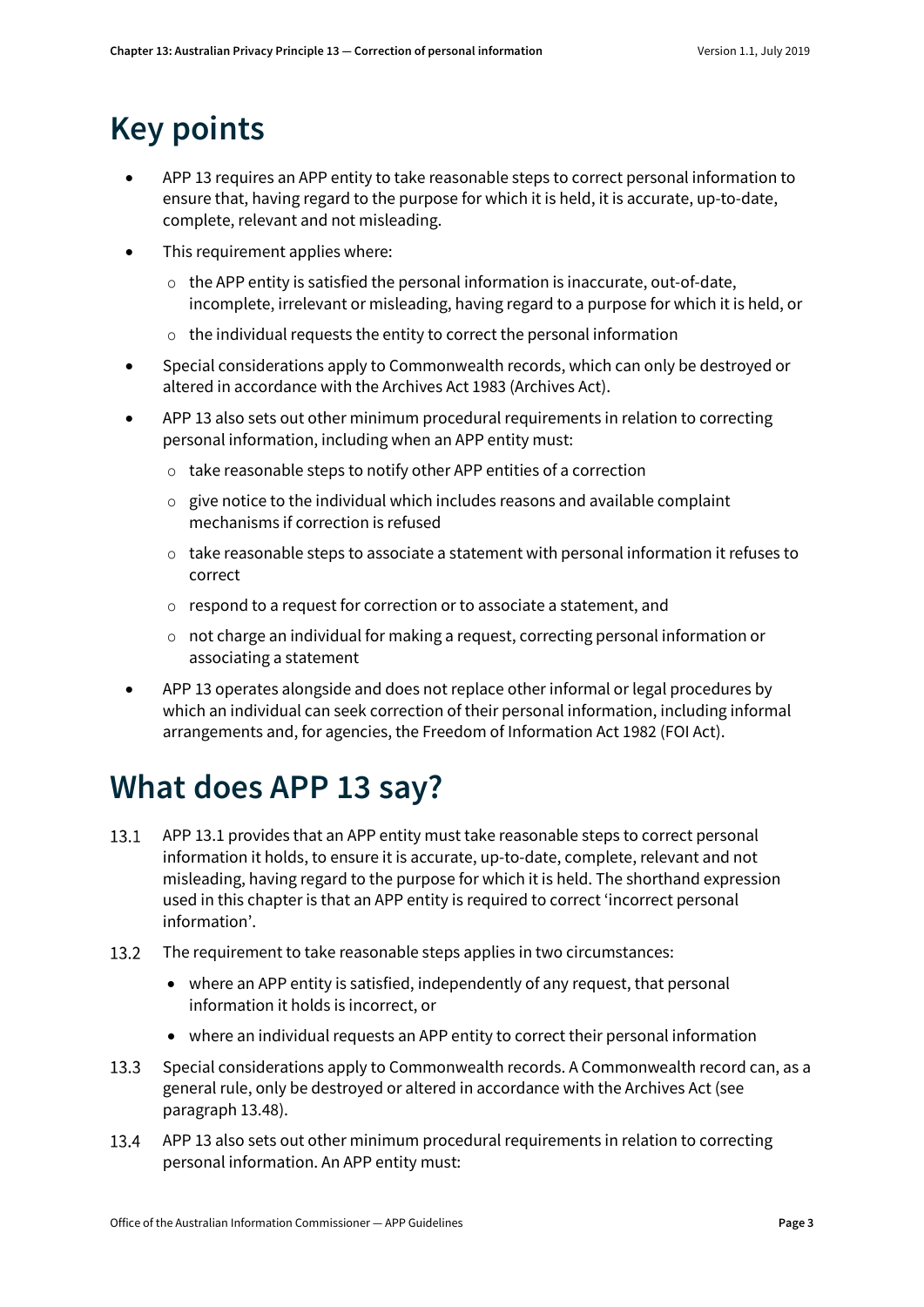- upon request by an individual whose personal information has been corrected, take reasonable steps to notify another APP entity of a correction made to personal information that was previously provided to that other entity (APP 13.2)
- give a written notice to an individual when a correction request is refused, including the reasons for the refusal and the complaint mechanisms available to the individual (APP 13.3)
- upon request by an individual whose correction request has been refused, take reasonable steps to associate a statement with the personal information that the individual believes it to be inaccurate, out-of-date, incomplete, irrelevant or misleading (APP 13.4)
- respond in a timely manner to an individual's request to correct personal information or to associate a statement with the personal information (APP 13.5(a))
- not charge an individual for making a request to correct personal information or associate a statement, or for making a correction or associating a statement (APP 13.5(b))

#### <span id="page-3-0"></span>**Interaction of APP 13 and other correction procedures**

- 13.5 APP 13 operates alongside and does not replace other informal or legal procedures by which an individual can request that personal information be corrected. In particular, APP 13 does not prevent an APP entity from correcting personal information under an informal administrative arrangement, provided the arrangement satisfies the requirements of APP 13. For example, an entity may allow individuals to correct their personal information by providing updated information through an online portal.
- 13.6 For agencies, APP 13 operates alongside the right to amend or annotate personal information in Part V of the Freedom of Information Act 1982 (FOI Act). The FOI Act procedures, criteria and review mechanisms differ in important respects from those applying under APP 13 and the Privacy Act. These differences, and when it is more appropriate to use one Act rather than another, are considered below at paragraph[s 13.25–](#page-6-1) [13.29.](#page-7-1)

#### <span id="page-3-1"></span>**Interaction of APP 13 and other APPs**

- 13.7 The correction requirements in APP 13 complement and overlap with the requirements in other APPs, including APP 10 (quality of personal information) and APP 11 (security of personal information).
- 13.8 APP 10 provides that an APP entity must take reasonable steps to ensure the quality of personal information it collects, uses or discloses (see Chapter 10 (APP 10)). If reasonable steps are taken to comply with APP 10, this reduces the likelihood that personal information will need correction under APP 13. Similarly, by taking reasonable steps to correct personal information under APP 13, an entity can better ensure that it complies with APP 10 by ensuring that information is accurate, up-to-date, complete and relevant when it is used or disclosed.
- 13.9 APP 11.1 provides that an APP entity must take reasonable steps to protect the personal information it holds, including from interference, loss and unauthorised modification. If reasonable steps are taken to comply with APP 11.1, this reduces the likelihood that personal information will need correction under APP 13. APP 11.2 provides that an entity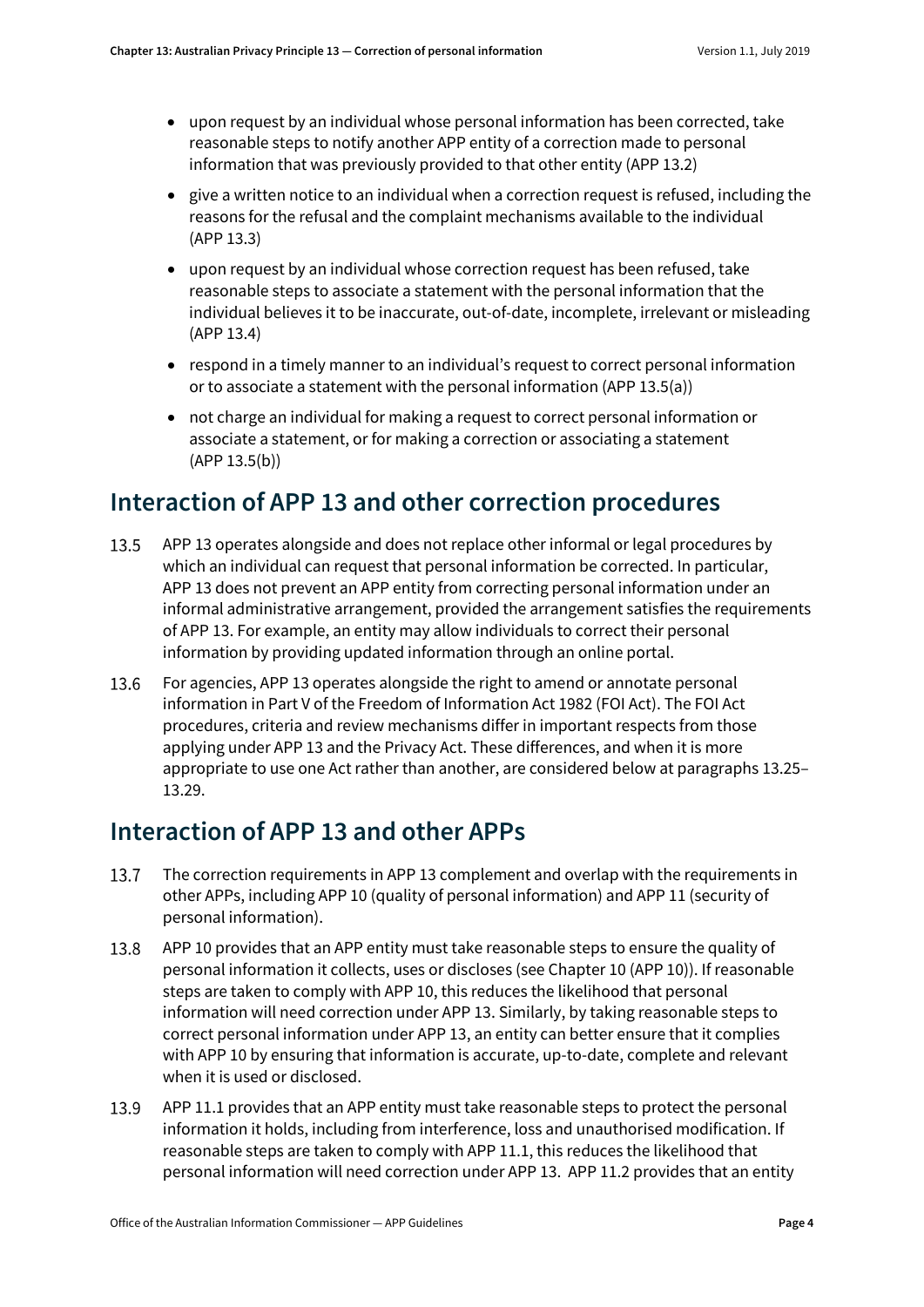must take reasonable steps to destroy or de-identify personal information that it no longer needs for any purpose for which it may be used or disclosed. This requirement does not apply where the information is contained in a Commonwealth record or where the entity is required by law or a court/tribunal order to retain the personal information (see Chapter 11 (APP 11)). When taking steps to identify and correct incorrect personal information under APP 13, an entity should consider whether it still needs the personal information for a permitted purpose, or whether reasonable steps must be taken to destroy or de-identify the information under APP 11.2.

# <span id="page-4-0"></span>**'Holds'**

- APP 13 only applies to personal information that an APP entity 'holds'. An entity 'holds' personal information 'if the entity has possession or control of a record that contains the personal information' (s 6(1)).
- <span id="page-4-3"></span>13.11 The term 'holds' extends beyond physical possession of a record to include a record that an entity has the right or power to deal with. For example, an APP entity that has outsourced the storage of personal information to a third party, but retains the right to deal with that information, including to access and amend it, holds that personal information and must comply with APP 13 (see paragraph [13.47](#page-10-1) below). In addition, the individual has a separate right to request correction of the information by the third party, if the third party is an APP entity.
- 13.12 An agency that has placed a record of personal information in the care of the National Archives of Australia, or in the custody of the Australian War Memorial, is considered to be the agency that holds the record for the purposes of the Privacy Act (s 10(4)).
- 13.13 Upon receiving a request for correction, an APP entity should search the records that it possesses or controls to assess whether the personal information to be corrected is contained in those records. For example, an entity may search hard copy records and electronic databases and make enquiries of staff or contractors with relevant knowledge. A discussion with the individual may assist the entity to locate the information.
- 13.14 The term 'holds' is discussed in more detail in Chapter B (Key concepts).

### <span id="page-4-1"></span>**Taking reasonable steps to correct personal information**

APP 13.1 requires an APP entity to take reasonable steps to correct personal information it holds, in two circumstances: on its own initiative, and at the request of the individual to whom the personal information relates.

#### <span id="page-4-2"></span>**Correcting at the APP entity's initiative**

<span id="page-4-4"></span>13.16 An APP entity is required to take reasonable steps to correct personal information it holds if the entity is satisfied, having regard to a purpose for which the personal information is held, that it is inaccurate, out-of-date, incomplete, irrelevant or misleading (that is, the personal information is incorrect). Implicit in that requirement is that an entity should be alert to the possibility that personal information it holds may be incorrect and may require correction.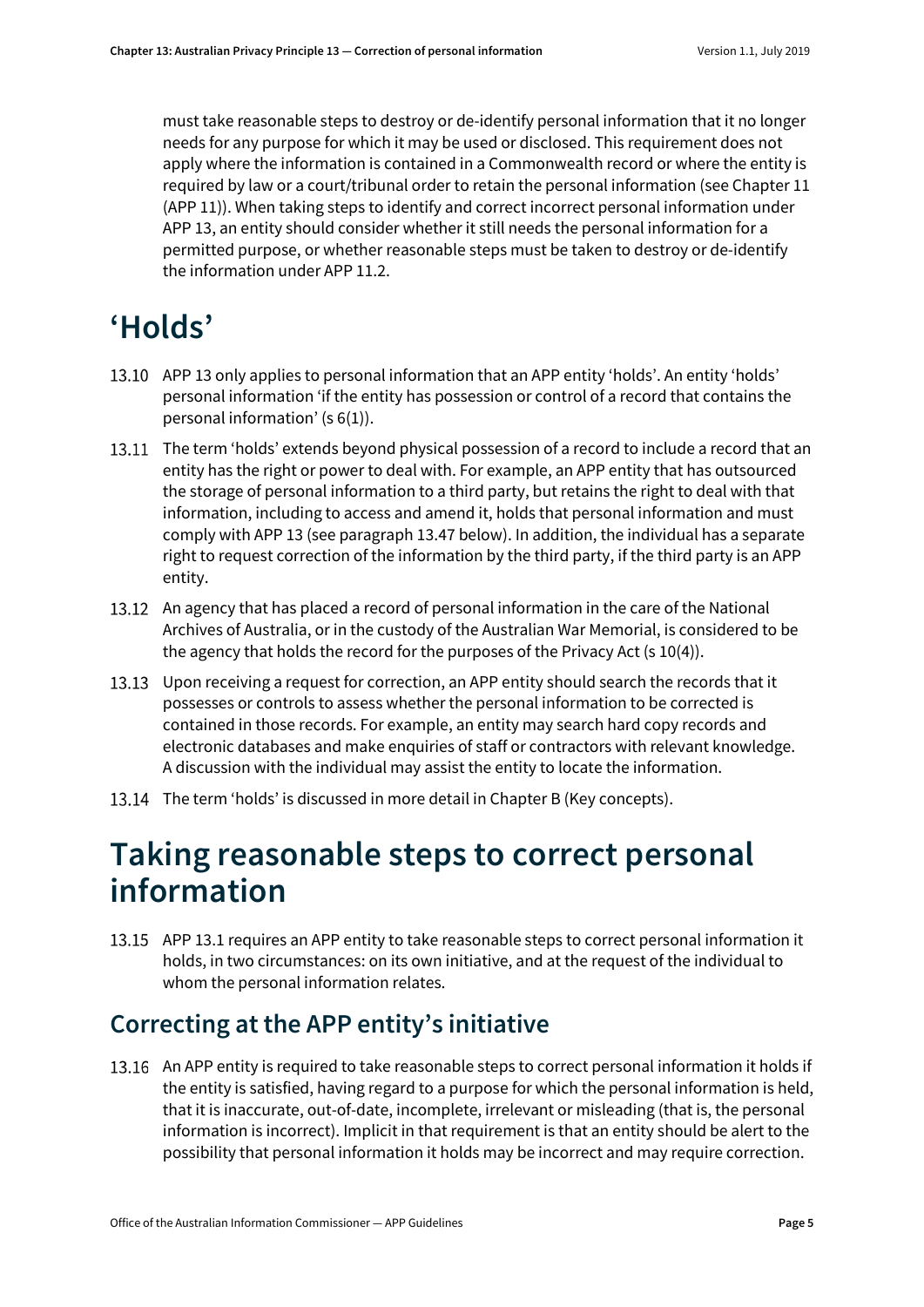- 13.17 Generally, an APP entity may become aware that an item of personal information requires correction if it discovers an inconsistency during normal business practices. Examples include:
	- information provided to the entity by the individual or a third party may be inconsistent with other personal information held by the entity. For example, an identity document, letter, medical record or photograph
	- a court or tribunal has made a finding about the personal information, in a case involving the entity or in another case that comes to the entity's notice
	- the entity may be notified by another entity or person that the personal information is incorrect, or that similar personal information held by the other entity has been corrected
	- a practice, procedure or system the entity has implemented in compliance with APP 1.2 (such as an auditing or monitoring program) indicates that personal information the entity holds requires correction.
- <span id="page-5-3"></span>13.18 After becoming aware that personal information may require correction, the APP entity should satisfy itself that the information is incorrect, before taking reasonable steps to correct it (see paragraph[s 13.30](#page-7-2)[–13.41\)](#page-9-5).

#### <span id="page-5-0"></span>**Correcting at the individual's request**

- 13.19 An APP entity is required by APP 13.1 to take reasonable steps to correct an individual's personal information to ensure it is not incorrect when the individual 'requests' the entity to do so. Upon receiving a request an entity must decide if it is satisfied that the information is incorrect, and if so, take reasonable steps to correct it (see paragraphs [13.43–](#page-9-6)[13.48](#page-11-2) below).
- APP 13 does not stipulate formal requirements that an individual must follow to make a request, or require that a request be made in writing, or require the individual to state that it is an APP [1](#page-5-1)3 request. $1$
- <span id="page-5-2"></span>13.21 An APP entity is required by APP 1.4(d) to state in an APP Privacy Policy how an individual may seek the correction of their personal information held by the entity. An APP entity is also required by APP 5.2(g) to take reasonable steps to notify an individual, or ensure they are aware, of the fact the entity's APP Privacy Policy contains information about how the individual may seek correction of their personal information held by the entity.
- 13.22 If an APP entity wishes an individual to follow a particular procedure in requesting correction of their personal information, the entity could publish that procedure and draw attention to it, for example, by providing a link in the APP Privacy Policy and on the entity's website homepage to the correction request procedure, to an online request form, or to an online portal that enables an individual to correct their personal information. However, an entity cannot require an individual to follow a particular procedure, use a designated form or explain the reason for making the request. Any recommended procedure should be regularly reviewed to ensure that it is flexible and facilitates rather than hinders correction of personal information.

<span id="page-5-1"></span><sup>&</sup>lt;sup>1</sup> This differs from the formal requirements relating to requests for amendment or annotation under the FOI Act (see FOI Act, Part III).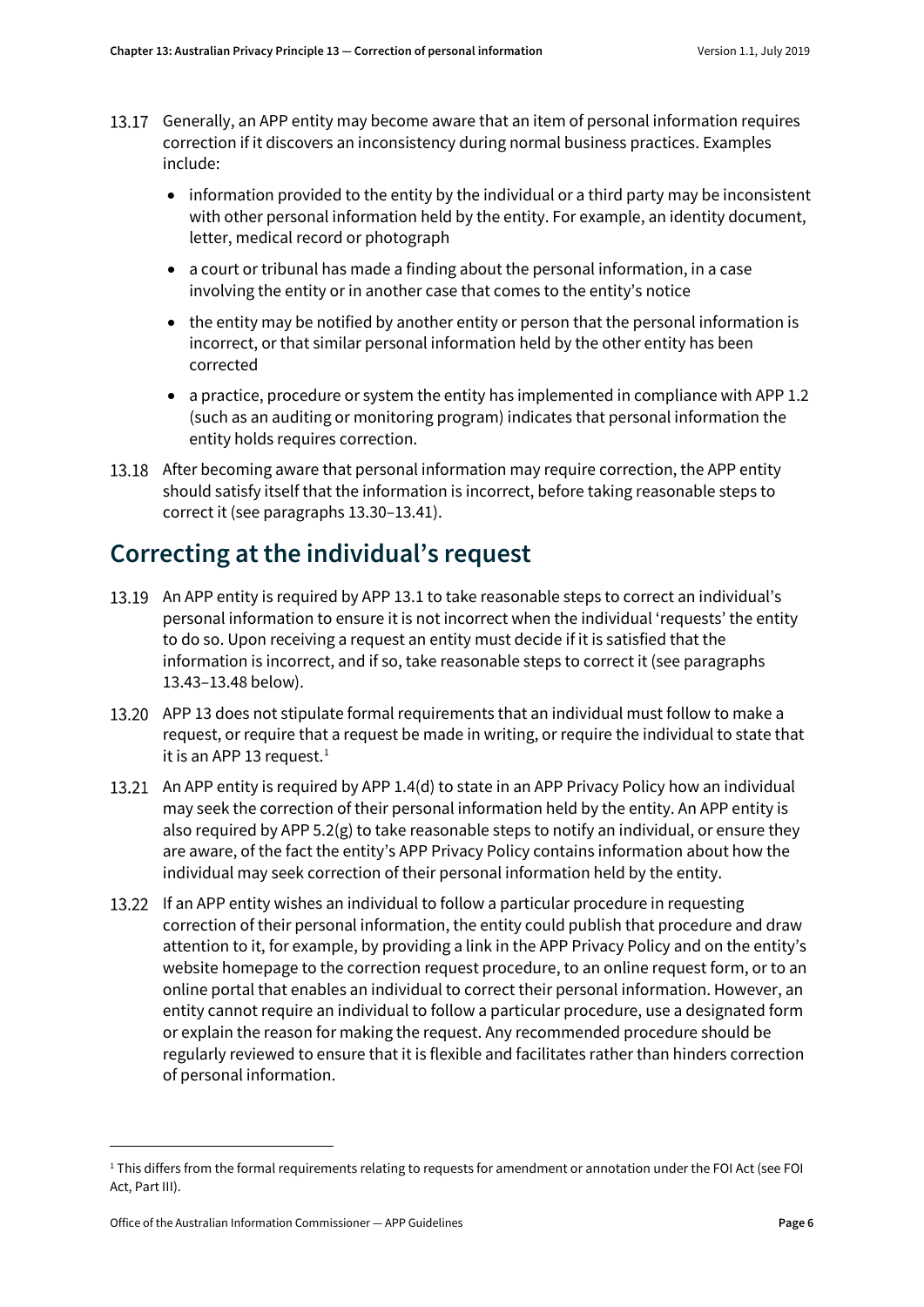- 13.23 An APP entity must be satisfied that a request to correct personal information under APP 13 is made by the individual concerned, or by another person who is authorised to make a request on their behalf, for example, a legal guardian or authorised agent. The steps appropriate to verify an individual's identity will depend on the circumstances, and in particular, whether the individual is already known to or readily identifiable by the entity. The discussion in Chapter 12 (APP 12) of steps that can be taken to verify the identity of an individual seeking access to their personal information apply also to APP 13.
- <span id="page-6-2"></span>APP 13 stipulates minimum procedural requirements that must be met by an APP entity when dealing with a request to correct personal information. These are discussed later in this chapter, and include taking reasonable steps if requested by the individual to notify other APP entities when a correction is made (see paragraphs [13.49–](#page-11-3)[13.53\)](#page-12-1), providing an individual with a written notice that includes the reasons for refusal if a correction request is refused (paragraph[s 13.54](#page-12-2)[–13.58\)](#page-13-1), response times (paragraph[s 13.63](#page-14-2)[–13.64\)](#page-14-3) and charging (paragrap[h 13.65\)](#page-14-4). Provided an entity meets those minimum requirements, it may choose the arrangements (including an informal arrangement) for receiving and acting upon correction requests. An online portal through which individuals can access and correct their personal information is an example of an informal arrangement that may provide a fast and easy means of correction, and that can qualify as an APP 13 'request' procedure.

### <span id="page-6-0"></span>**Agencies — comparison of APP 13 and FOI Act procedures**

- <span id="page-6-1"></span>13.25 For agencies, APP 13 operates alongside the right to amend or annotate personal information in Part V of the FOI Act. There is substantial overlap between the APP 13 and the FOI Act procedures, but also some noteworthy differences.
- <span id="page-6-4"></span>13.[2](#page-6-3)6 The FOI Act provides that a person may apply to an agency<sup>2</sup> to amend or annotate a record of personal information about that person, to which they have lawfully had access under the FOI Act or otherwise (FOI Act, s 48). The application must be in writing, specify as far as practicable how and why the record should be amended or annotated, and provide a return address to which notices can be sent (FOI Act, ss 49, 51A). The grounds on which such an application may be made are that the record of personal information 'is incomplete, incorrect, out of date or misleading' (FOI Act, s 48(a)). The record must also have been used or be available for use by the agency 'for an administrative purpose' (FOI Act, s 48(b)). The agency may act upon an application by altering or adding a note to a record, but as far as practicable must not obliterate the text of the record as it existed prior to the amendment (FOI Act, s 50). An applicant whose application is not accepted may provide a statement specifying their disagreement with the decision, and the agency must annotate the record by attaching that statement (FOI Act, ss 51, 51B). The time period for making a decision on an applicant's application is 30 calendar days. An applicant may apply for internal review or Information Commissioner review of an adverse decision.
- While APP 13 sets out minimum procedural requirements (see paragrap[h 13.24\)](#page-6-2), these are not as detailed as in the FOI Act. However, in two respects APP 13 goes further than the FOI Act:
	- The grounds for correction in APP 13 are that the personal information is 'inaccurate, out-of-date, incomplete, irrelevant or misleading'. The main additional ground in this

<span id="page-6-3"></span><sup>&</sup>lt;sup>2</sup> The FOI Act is expressed to apply separately to Minister's offices in respect of 'an official document of a Minister' (FOI) Act, s 48). APP 13 also applies to Minister's offices: see the discussion of 'APP entity' in Chapter B (Key concepts), and the Privacy Act, s 7(1)(d),(e).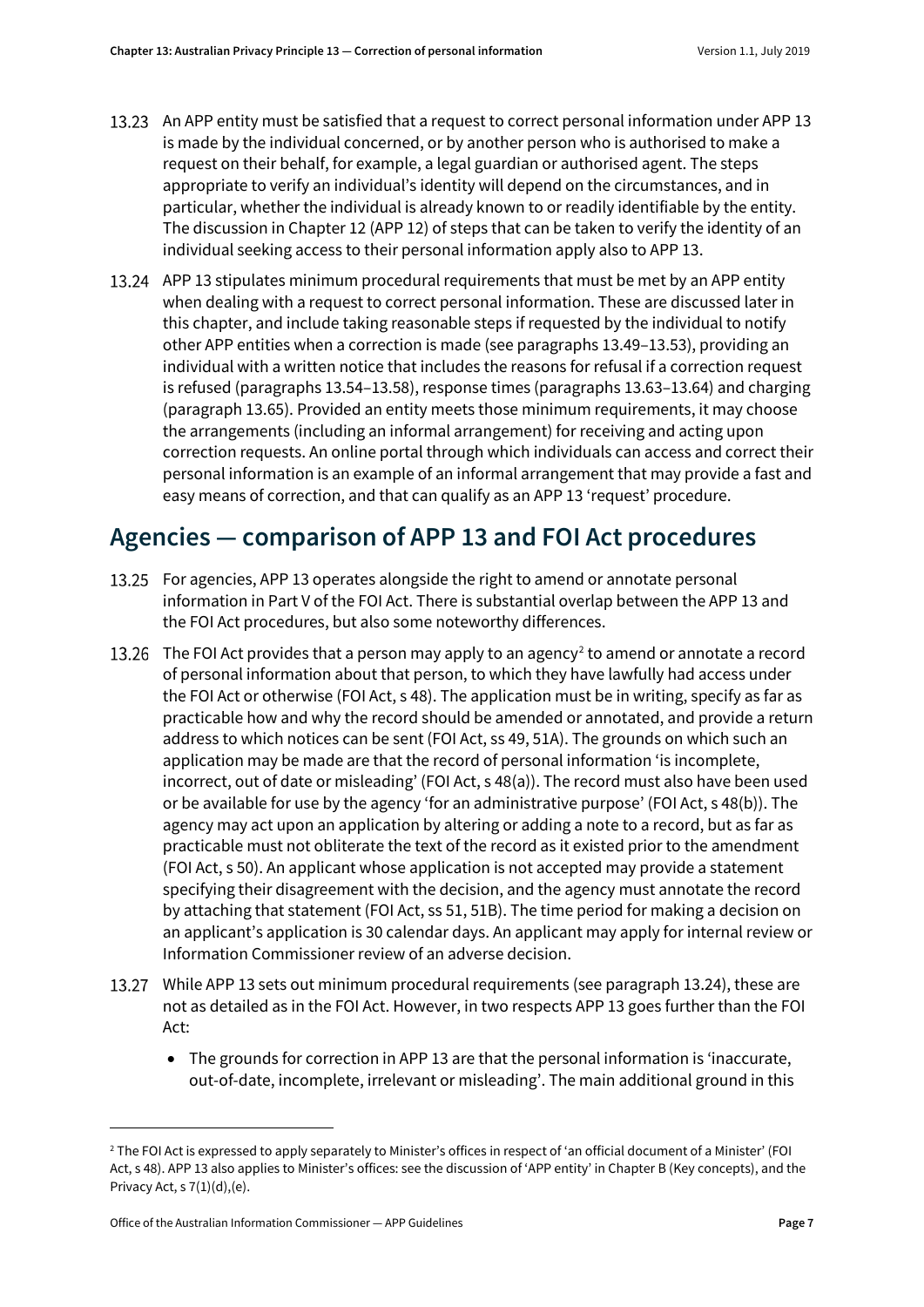list is that the information is 'irrelevant'. The other wording difference — 'inaccurate' in APP 13, 'incorrect' in the FOI Act — is not substantive.

- If an agency corrects personal information, the agency must, if requested by the individual, take reasonable steps under APP 13 to notify that change to any APP entity to which the personal information was previously disclosed, unless it is unlawful or impracticable to do so (see paragraph[s 13.49](#page-11-3)[–13.53\)](#page-12-1). Where an agency amends personal information under the FOI Act, an agency could consider providing similar notification on request from the individual.
- 13.28 The complaint options available to the individual under the FOI Act and APP 13 also differ. Under the FOI Act, a person may apply for Information Commissioner review of an agency's or Minister's failure to amend or annotate a record in accordance with the person's request. The Commissioner may exercise the agency's or Minister's discretion to amend or annotate a record. Under the Privacy Act, an individual may complain to the Information Commissioner about an APP entity's failure to take reasonable steps to correct personal information to ensure it is not incorrect. After investigation, the Commissioner may find that an agency has failed to take reasonable steps to correct personal information or to comply with the minimum procedural requirements (see paragraph[s 13.54](#page-12-2)[–13.65\)](#page-14-4) under APP 13. The Commissioner may make a determination to that effect, and require, for example, the entity to correct personal information or to comply with the minimum procedural requirements (Privacy Act, s 52).
- <span id="page-7-1"></span>13.29 It is open to an individual to decide whether to make an application under the FOI Act or a request under APP 13. Agencies could ensure, in appropriate cases, that people are made aware of both options and the substantive differences. An agency could refer to the FOI Act in the agency's APP Privacy Policy. More detailed information could be provided by an agency in other ways — such as a separate document that sets out the procedure for requesting correction of personal information (see paragrap[h 13.21\)](#page-5-2), through an 'Access to information' icon on the agency's website, $3$  or on a case-by-case basis as the need arises. An agency could draw attention to the more flexible procedure for which APP 13 provides. As explained in the FOI Guidelines,<sup>[4](#page-7-4)</sup> agencies should consider establishing administrative access arrangements that operate alongside the FOI Act and that provide an easier and less formal means for individuals to make information access requests (including requests to correct personal information). Correcting or annotating personal information under an administrative arrangement is consistent with an agency's obligations under APP 13, provided the agency meets the minimum procedural requirements stipulated in APP 13.

### <span id="page-7-0"></span>**Grounds for correcting personal information**

<span id="page-7-2"></span>13.30 The five grounds listed in APP 13 — 'accurate', 'up-to-date', 'complete', 'relevant' and 'not misleading' — are not defined in the Privacy Act. The first four terms are listed in APP 10.1, which deals with the quality of personal information that an APP entity can collect, use and disclose. Similar terms are used also in Part V of the FOI Act concerning a person's right to apply to an agency to amend or annotate personal information (see paragrap[h 13.26](#page-6-4) above).

<span id="page-7-3"></span><sup>3</sup> See OAIC, Guidance for Agency Websites: 'Access to Information' Web Page, OAIC website <https://www.oaic.gov.au>.

<span id="page-7-4"></span><sup>4</sup> OAIC, FOI Guidelines, Part 3, OAIC website <https://www.oaic.gov.au>.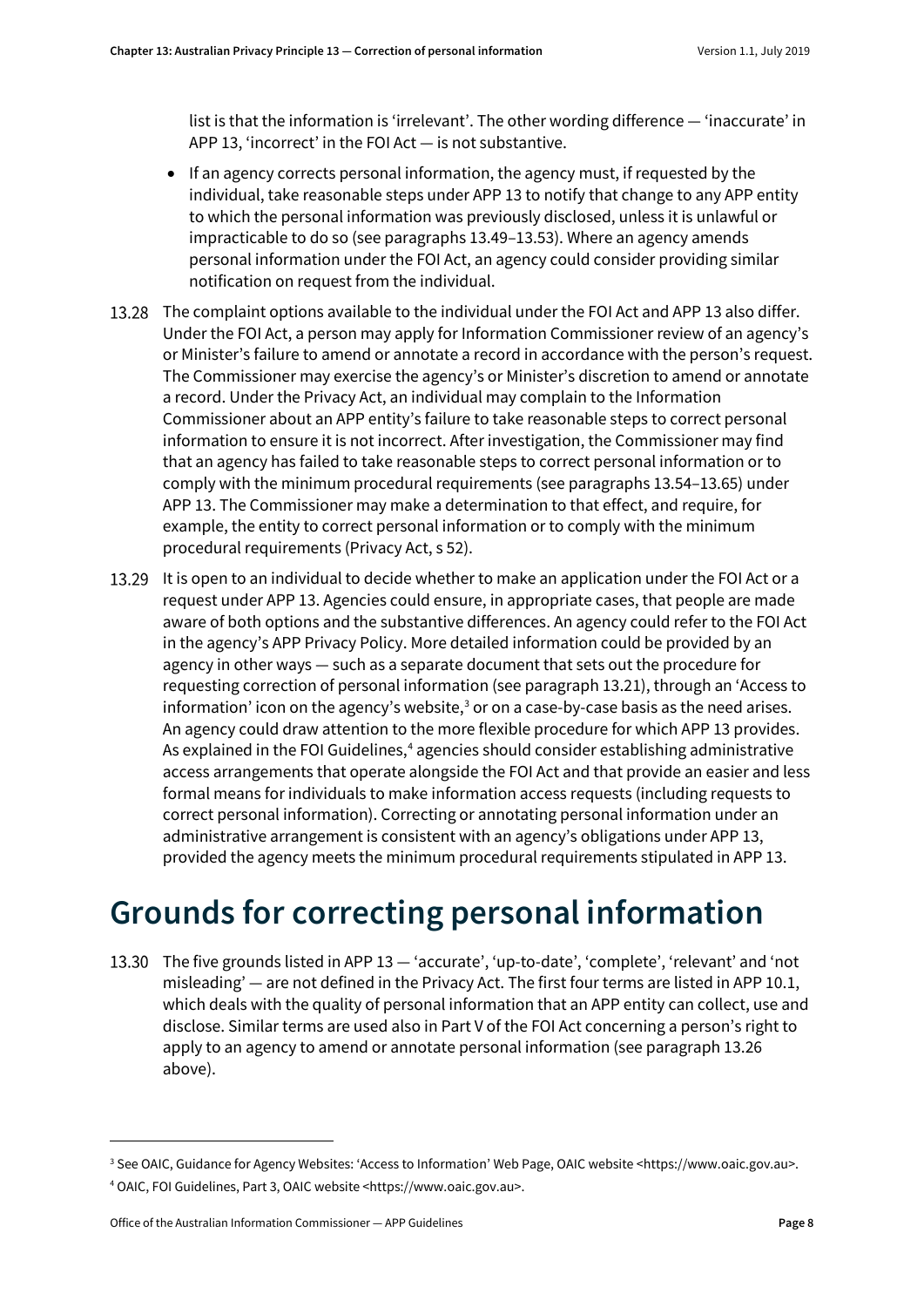- 13.31 The following analysis of each term draws on the ordinary dictionary meaning of the terms, as well as case law concerning the meaning of those terms in the Privacy Act, FOI Act and other legislation.[5](#page-8-2) As the analysis indicates, there is considerable overlap in the meaning of the terms.
- <span id="page-8-5"></span>In applying the terms to personal information, it is necessary to have regard to 'the purpose for which it is held'. Personal information may be incorrect having regard to one purpose for which it is held, but not another. For a discussion of relevant considerations where personal information is held for multiple purposes, see paragraph [13.47.](#page-10-1)

#### <span id="page-8-0"></span>**Accurate**

- 13.33 Personal information is inaccurate if it contains an error or defect. An example is incorrect factual information about an individual's name, date of birth, residential address or current or former employment.<sup>[6](#page-8-3)</sup>
- 13.34 An opinion about an individual given by a third party is not inaccurate by reason only that the individual disagrees with that opinion or advice.[7](#page-8-4) For APP 13 purposes, the opinion may be 'accurate' if it is presented as an opinion and not objective fact, it accurately records the view held by the third party, and is an informed assessment that takes into account competing facts and views. Other matters to consider under APP 13, where there is disagreement with the soundness of an opinion, are whether the opinion is 'up-to-date', 'complete', 'not misleading' or 'relevant'. If an individual disagrees with an opinion that is otherwise not incorrect, the individual may associate a statement with the record of the opinion (see paragraph[s 13.59](#page-13-2)[–13.62\)](#page-14-5).
- 13.35 In relation to a similar issue, s 55M of the FOI Act provides that the Information Commissioner (in conducting an IC review) cannot alter a record of opinion unless satisfied that it was based on a mistake of fact, or the author of the opinion was biased, unqualified to form the opinion or acted improperly in conducting the factual inquiries that led to the formation of the opinion.

#### <span id="page-8-1"></span>**Up-to-date**

 $\overline{a}$ 

- 13.36 Personal information is out-of-date if it contains facts, opinions or other information that is no longer current. An example is a statement that an individual lacks a particular qualification or accreditation that the individual has subsequently obtained.
- 13.37 Personal information about a past event may have been accurate at the time it was recorded, but has been overtaken by a later development. Whether that information is outof-date will depend on the purpose for which it is held. If current information is required for the particular purpose, the information will to that extent be out-of-date. By contrast, if information from a past point in time is required for the particular purpose, the information may not be out-of-date for that purpose. Personal information held by an APP entity that is

<span id="page-8-2"></span><sup>5</sup> OAIC, FOI Guidelines, Part 7 — Amendment and Annotation of Personal Records, OAIC website

<sup>&</sup>lt;https://www.oaic.gov.au>; and 'S' and Veda Advantage Information Services and Solutions Limited [2012] AICmr 33 (20 December 2012).

<span id="page-8-3"></span><sup>6</sup> Personal information is also inaccurate if it is misleading. See Australian Government, Companion Guide: Australian Privacy Principles, June 2010, p 14, Parliament of Australia website <https://www.aph.gov.au>.

<span id="page-8-4"></span> $^7$  The definition of 'personal information' in the Privacy Act includes 'information or an opinion' (s 6(1)).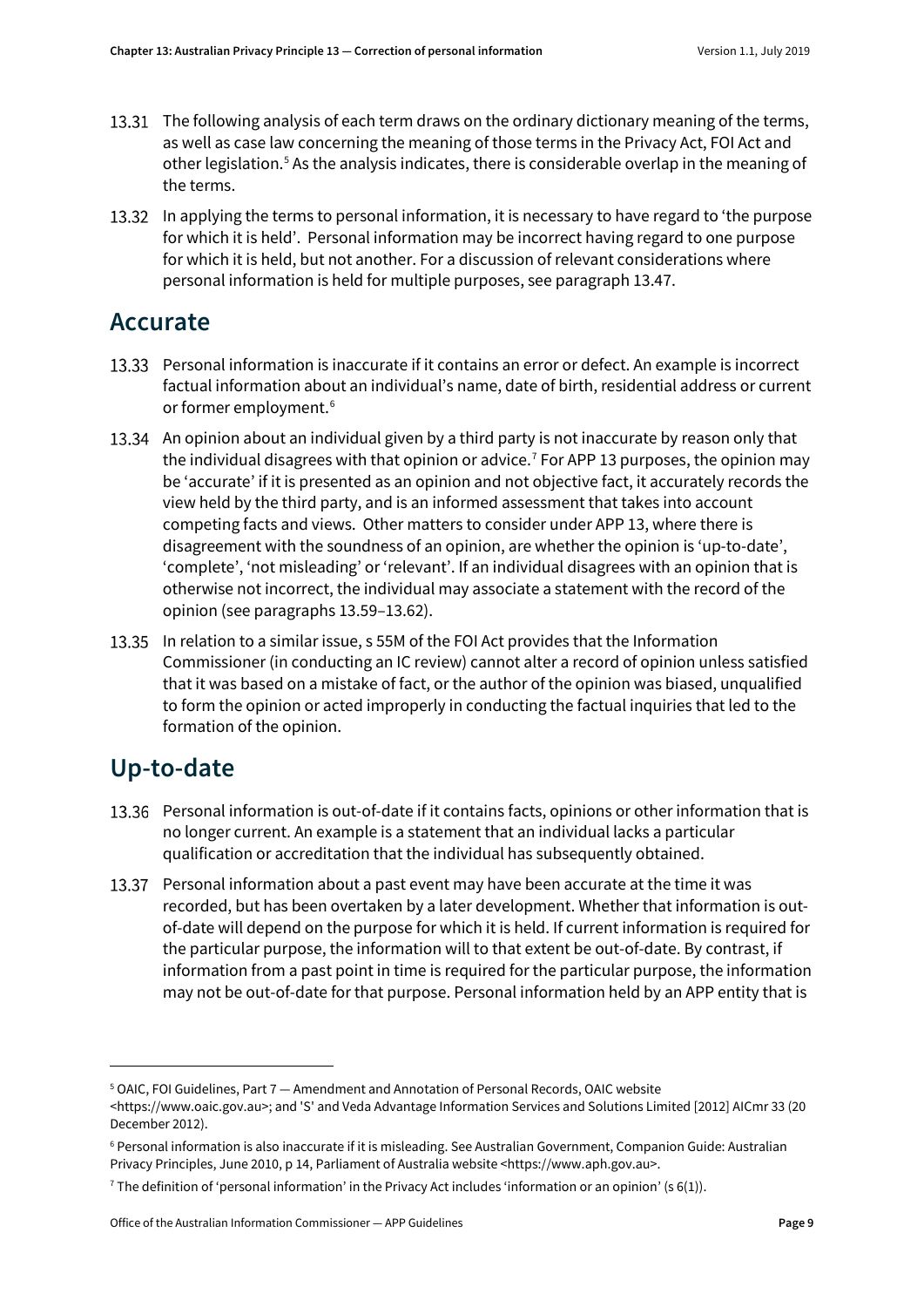no longer needed for any purpose may need to be destroyed or de-identified under APP 11.2 (Chapter 11 (APP 11)).

### <span id="page-9-0"></span>**Complete**

13.38 Personal information is incomplete if it presents a partial or misleading picture, rather than a true or full picture. An example is a tenancy database which records that a tenant owes a debt, which in fact has since been repaid. The statement will be incomplete under APP 13 if the tenancy database is held for the purpose of assessing the tenancy record or reliability of individuals recorded in the database. Similarly, a statement that an individual has only two rather than three children will be incomplete under APP 13 if that information is held for the purpose of, and is relevant to, assessing a person's eligibility for a benefit or service.

#### <span id="page-9-1"></span>**Relevant**

13.39 Personal information is irrelevant if it does not have a bearing upon or connection to the purpose for which the information is held.

### <span id="page-9-2"></span>**Not misleading**

- 13.40 Personal information is misleading if it conveys a meaning that is untrue or inaccurate or could lead a user, receiver or reader of the information into error. An example is a statement that is presented as a statement of fact but in truth is a record of the opinion of a third party. In some circumstances an opinion may be misleading if it fails to include information about the limited facts on which the opinion was based or the context or circumstances in which the opinion was first recorded.
- <span id="page-9-5"></span>13.41 A statement may also be misleading by failing to include other relevant information. An example is a statement that a dismissed employee was reinstated, without explaining that this followed the ruling of a court or tribunal that the dismissal was legally flawed.<sup>[8](#page-9-7)</sup>

# <span id="page-9-3"></span>**Being satisfied and taking reasonable steps**

13.42 An APP entity is required to take 'reasonable steps' to correct personal information when 'satisfied' that it is inaccurate, out-of-date, incomplete, irrelevant or misleading for the purpose for which it is held.

### <span id="page-9-4"></span>**Being satisfied**

**.** 

<span id="page-9-6"></span>13.43 This requirement will not always involve distinct analysis or decision by an APP entity. For example, if an entity maintains an online portal through which a person can access and correct their personal information, no additional step may be required by the entity. Correction may similarly be a straightforward process in other situations where, for example, an individual presents information to indicate that their personal information is incorrect in an entity's records.

<span id="page-9-7"></span><sup>8</sup> An organisation that is or was an employer of an individual is exempt from the operation of the Privacy Act where its act or practice is related directly to the employment relationship between the organisation and the individual, and an employee record held by the organisation (s 7B(3)).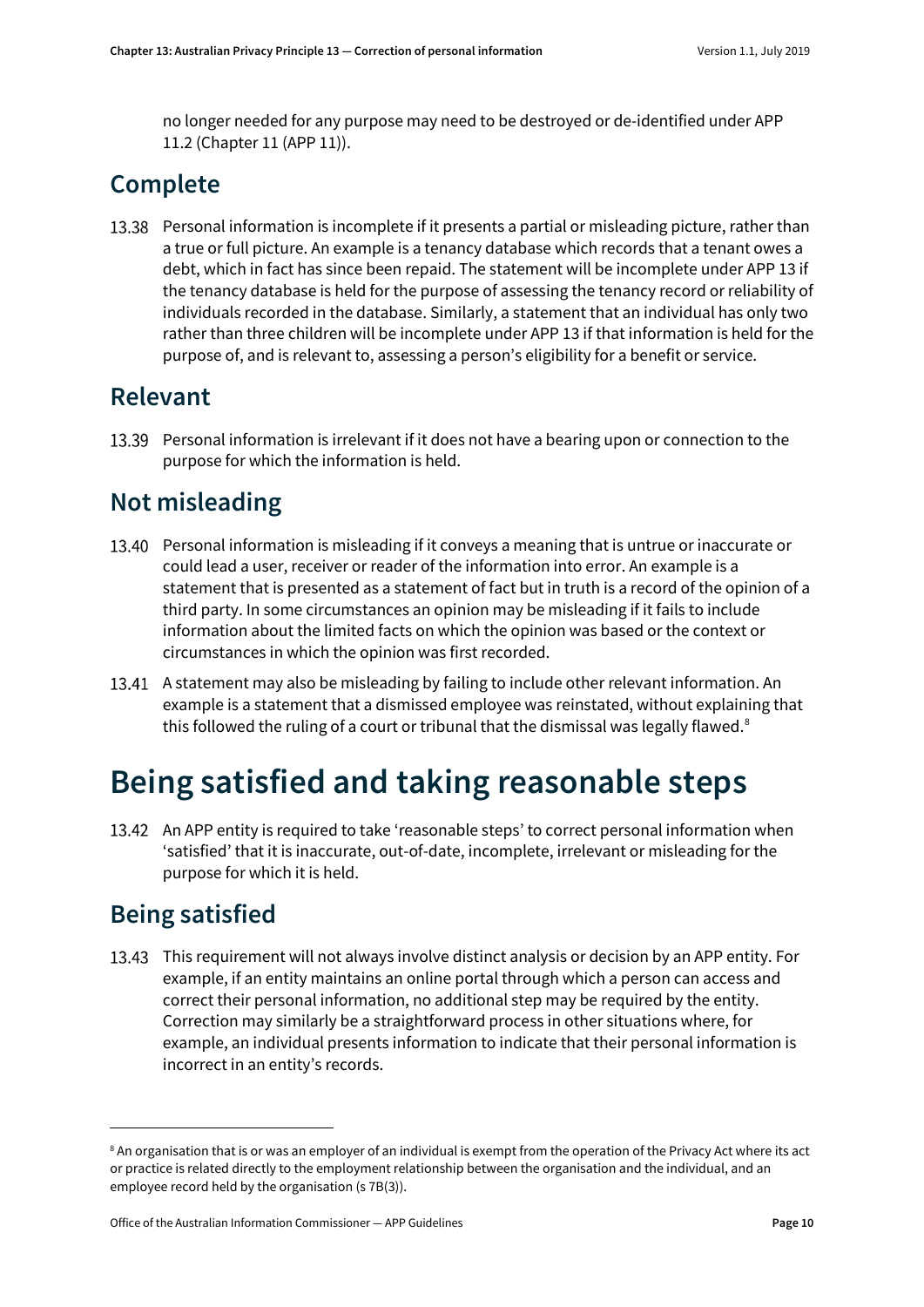- Where correction is requested by an individual and an APP entity requires further information or explanation before it can be satisfied that personal information is incorrect, the entity should clearly explain to the individual what additional information or explanation is required and/or why the entity cannot act on the information already provided. The entity could also advise where additional material may be obtained. The individual should be given a reasonable opportunity to comment on the refusal or reluctance of the entity to make a correction without further information or explanation from the individual.
- 13.45 An APP entity should also be prepared in an appropriate case to search its own records and other readily-accessible sources that it reasonably expects to contain relevant information to find any information in support of, or contrary to the individual's request. For example, an entity could take into account a finding of an Australian court or tribunal relating to the personal information that has a bearing on whether it is or is not incorrect. However, an entity need not conduct a full, formal investigation into the matters about which the individual requests correction. The extent of the investigation required will depend on the circumstances, including the seriousness of any adverse consequences for the individual if the personal information is not corrected as requested.
- Where personal information is held for multiple purposes, an APP entity need only be satisfied that the personal information requires correction having regard to one of the purposes for which it is held, not all purposes (see paragrap[h 13.46\)](#page-10-1).

#### <span id="page-10-0"></span>**Reasonable steps to correct**

- <span id="page-10-1"></span>13.47 A decision as to what constitutes 'reasonable steps' to correct personal information spans a range of options. These include making appropriate additions, deletions or alterations to a record, or declining to correct personal information if it would be unreasonable to take such steps. In some instances it may be appropriate to destroy or de-identify the personal information (there are separate requirements to destroy or de-identify personal information in APPs 4 and  $11$  - see Chapters 4 and 11 respectively). The reasonable steps that an APP entity should take will depend upon considerations that include:
	- the sensitivity of the personal information. More rigorous steps may be required if the incorrect information is 'sensitive information' (defined in s 6(1) and discussed in Chapter B (Key concepts)) or other personal information of a sensitive nature.
	- the possible adverse consequences for an individual if a correction is not made. More rigorous steps may be required as the risk of adversity increases.
	- the practicability, including time and cost involved. However, an entity is not excused from correcting personal information by reason only that it would be inconvenient, time-consuming or impose some cost to do so. Whether these factors make it unreasonable to take a particular step will depend on whether the burden is excessive in all the circumstances.
	- the likelihood that the entity will use or disclose the personal information. For example, the likelihood of the entity using or disclosing the personal information may be relevant if it would be difficult or costly to make the correction requested by an individual.
	- the purpose for which the personal information is held. As noted at paragraph [13.32,](#page-8-5) personal information may be held for multiple purposes, and require correction for one purpose but not for another purpose. Reasonable steps in these circumstances may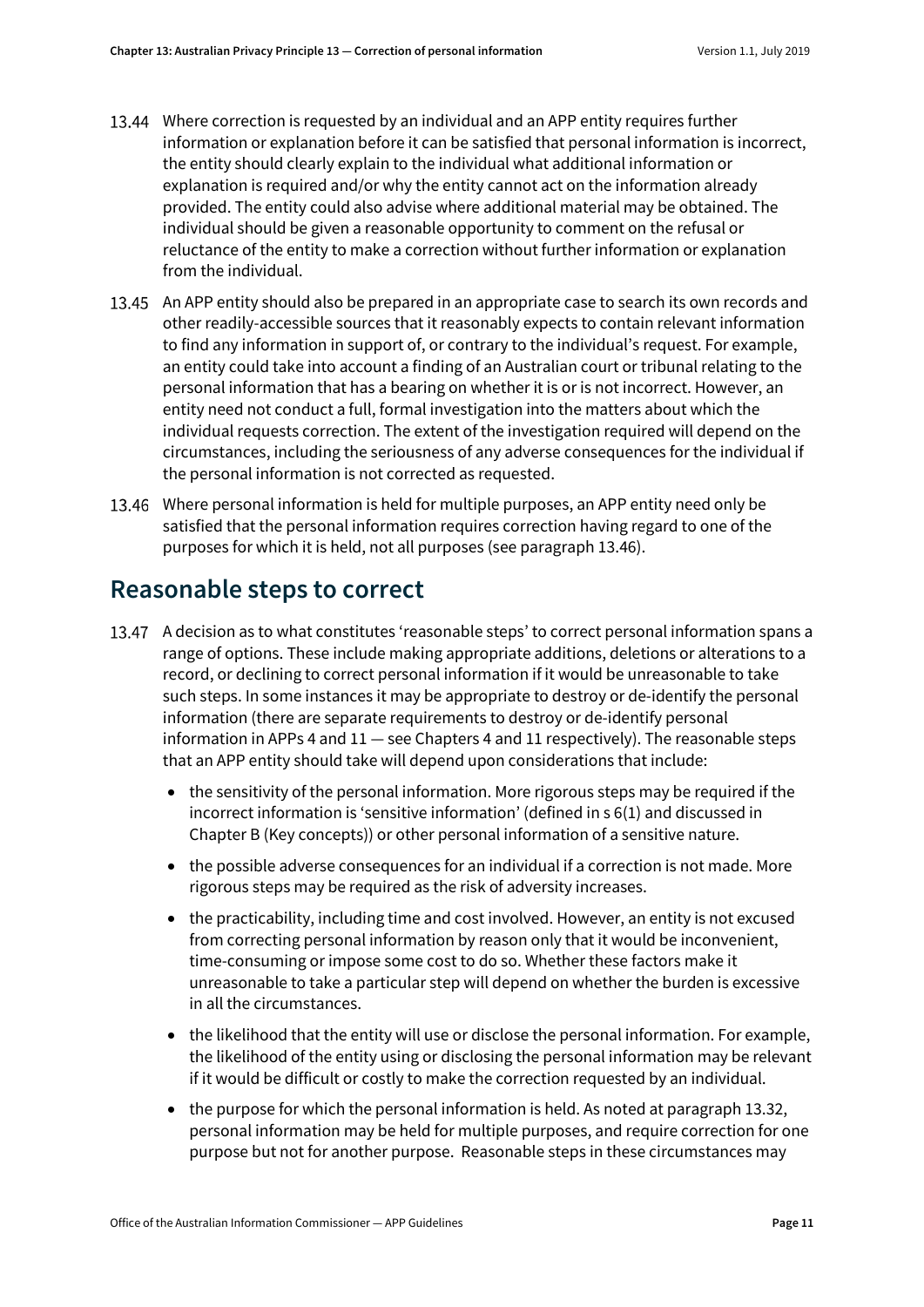require the entity to retain the original record of personal information for one purpose and create a record with the corrected personal information for another.

- record-keeping requirements that apply to the personal information under an Australian law or court/ tribunal order. For example, the Health Practitioner Regulation 2010 (NSW), Schedule 2, clause 2.
- whether the personal information is in the physical possession of the entity or a third party. For example, where personal information is in the physical possession of a third party, the entity may still 'hold' it (see discussion of 'holds' at paragrap[h 13.11\)](#page-4-3) and be required to take reasonable steps to correct it. In these circumstances, it may be a reasonable step for the entity to notify the third party that the information is incorrect and request that it be corrected. It will not generally be sufficient to refer the individual to the third party with physical possession. However, the third party with physical possession may also 'hold' the personal information, and if so, the individual will have a separate right to request the third party to correct it.
- <span id="page-11-2"></span>13.48 Special considerations apply to Commonwealth records. The term 'Commonwealth record' is defined in s 3 of the Archives Act and is discussed in more detail in Chapter B (Key concepts).[9](#page-11-4) The definition is likely to include, in almost all cases, all personal information held by agencies. It may also include personal information held by contracted service providers. A Commonwealth record can, as a general rule, only be destroyed or altered in accordance with s 24 of the Archives Act. Further, s 26 of the Archives Act makes it an offence to alter a Commonwealth record that is over 15 years old.<sup>[10](#page-11-5)</sup> In relation to such records, and more generally, it may be reasonable (and consistent with statutory requirements) to:
	- retain a version of a record which contains incorrect personal information (see paragraph [13.47\)](#page-10-1)
	- associate a statement to clarify that, having regard to the purpose for which the personal information is held, the personal information is not accurate, up-to-date, complete, relevant or is misleading, and either including the correct personal information in the note or cross referencing where it is held (such as in an attachment to the record)

# <span id="page-11-0"></span>**APP 13 minimum procedural requirements**

#### <span id="page-11-1"></span>**Taking reasonable steps to notify another APP entity**

<span id="page-11-3"></span>13.49 APP 13.2 provides that an APP entity must, on request, take reasonable steps to notify another APP entity of a correction made to personal information that was previously provided to that entity, unless it is impracticable or unlawful to do so. Implicit in this requirement is that an entity should take reasonable steps to inform the individual that

<span id="page-11-4"></span><sup>9</sup> Archives Act 1983, s 3:

Commonwealth record means:

<sup>(</sup>a) a record that is the property of the Commonwealth or of a Commonwealth institution; or

<sup>(</sup>b) a record that is to be deemed to be a Commonwealth record by virtue of a regulation under subsection (6) or by virtue of section 22;

<span id="page-11-5"></span>but does not include a record that is exempt material or is a register or guide maintained in accordance with Part VIII. <sup>10</sup> See Archives Act 1983, s 26.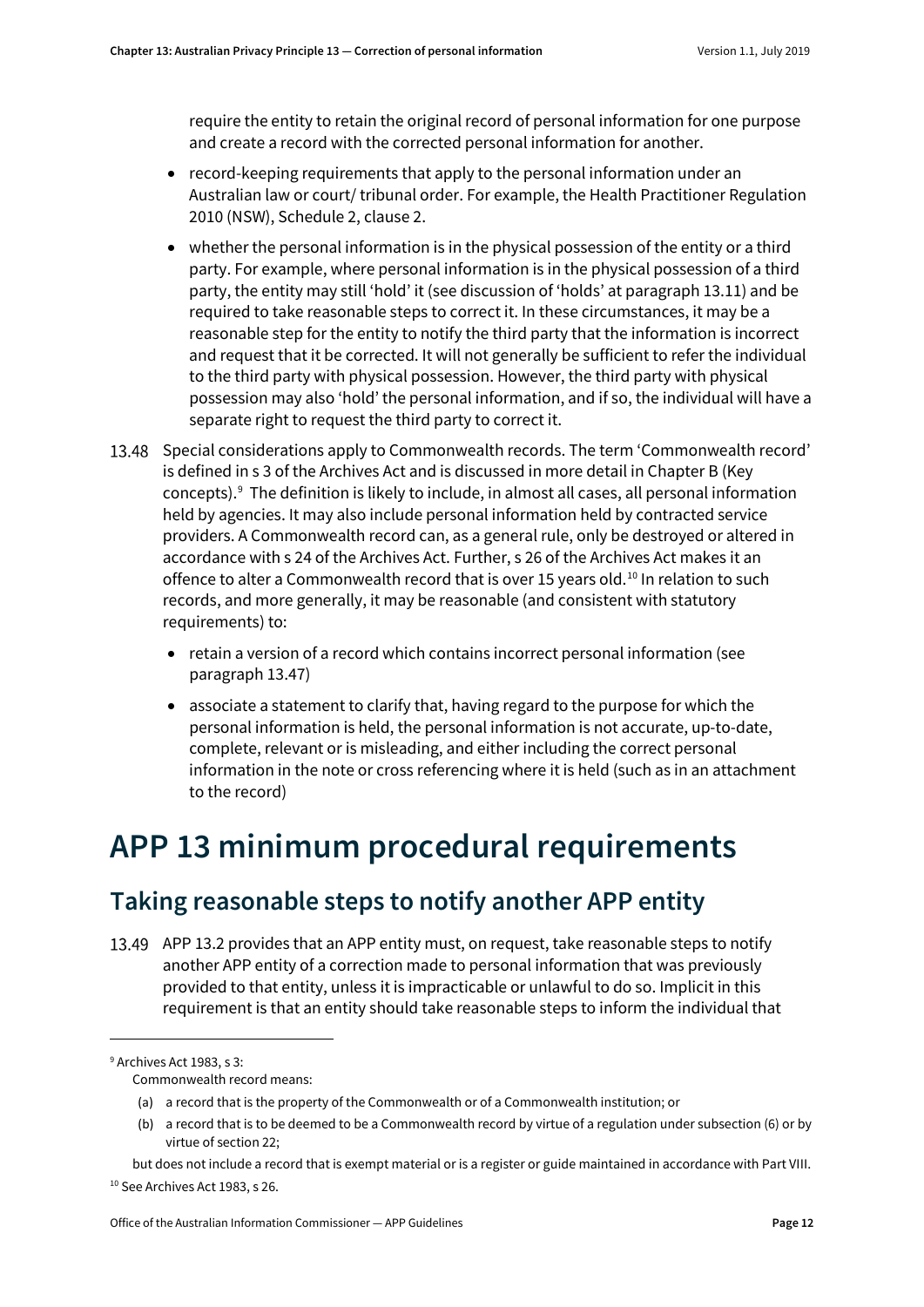they can make such a request. This information could be provided, for example, at the time, or as soon as practicable after, a correction is made.

- <span id="page-12-3"></span>13.50 The reasonable steps for an APP entity will depend upon considerations that include:
	- the sensitivity of the personal information. More rigorous steps may be required for 'sensitive information' (defined in s 6(1) and discussed in Chapter B (Key concepts)) or other personal information of a sensitive nature.
	- the possible adverse consequences for an individual if notice is not provided to the other entity. More rigorous steps may be required as the risk of adversity increases.
	- the nature or importance of the correction. For example, it may not be reasonable to provide notice of a small typographical error that does not materially affect the quality of the personal information.
	- the length of time that has elapsed since the personal information was disclosed to the other entity, and the likelihood that it is still being used or disclosed by the other entity
	- the materiality of the correction
	- the practicability of providing notice to another entity. For example, it may be impracticable to do so if the other entity has ceased carrying on business or has been substantially restructured.
	- the practicability, including time and cost of providing a notice to all entities to which the personal information was previously provided. However, an entity is not excused from giving notification by reason only that it would be inconvenient, time-consuming or impose some cost to do so. Whether these factors make it unreasonable to take a particular step will depend on whether the burden is excessive in all the circumstances.
- 13.51 An APP entity is not required to provide notice of a correction if it would be impracticable or unlawful to do so. Impracticability is addressed in the list at paragrap[h 13.50.](#page-12-3) An entity should consider whether it would be practicable to notify some but not all of the other APP entities to which the entity previously disclosed the personal information. In these circumstances, the entity could discuss with the individual whether there are particular entities that they wish to be notified.
- 13.52 The term 'unlawful' is not defined in the Privacy Act. The core meaning is activity that is criminal, illegal or prohibited or proscribed by law, and can include unlawful discrimination or harassment, but does not include breach of a contract. An example of when it would be unlawful to notify another APP entity is when a statutory secrecy provision prevents an agency from taking this step.
- <span id="page-12-1"></span>13.53 An APP entity that is notified of a correction should, in turn, consider whether to correct the personal information that it holds. As noted at paragraphs [13.16](#page-4-4)[–13.18,](#page-5-3) an APP entity is required on its own initiative to take reasonable steps to correct incorrect personal information.

#### <span id="page-12-0"></span>**Giving written notice where correction is refused**

- <span id="page-12-2"></span>APP 13.3 provides that if an APP entity refuses to correct personal information as requested by an individual, the entity must give the individual a written notice setting out:
	- the reasons for the refusal, except to the extent that it would be unreasonable to do so
	- the complaint mechanisms available to the individual, and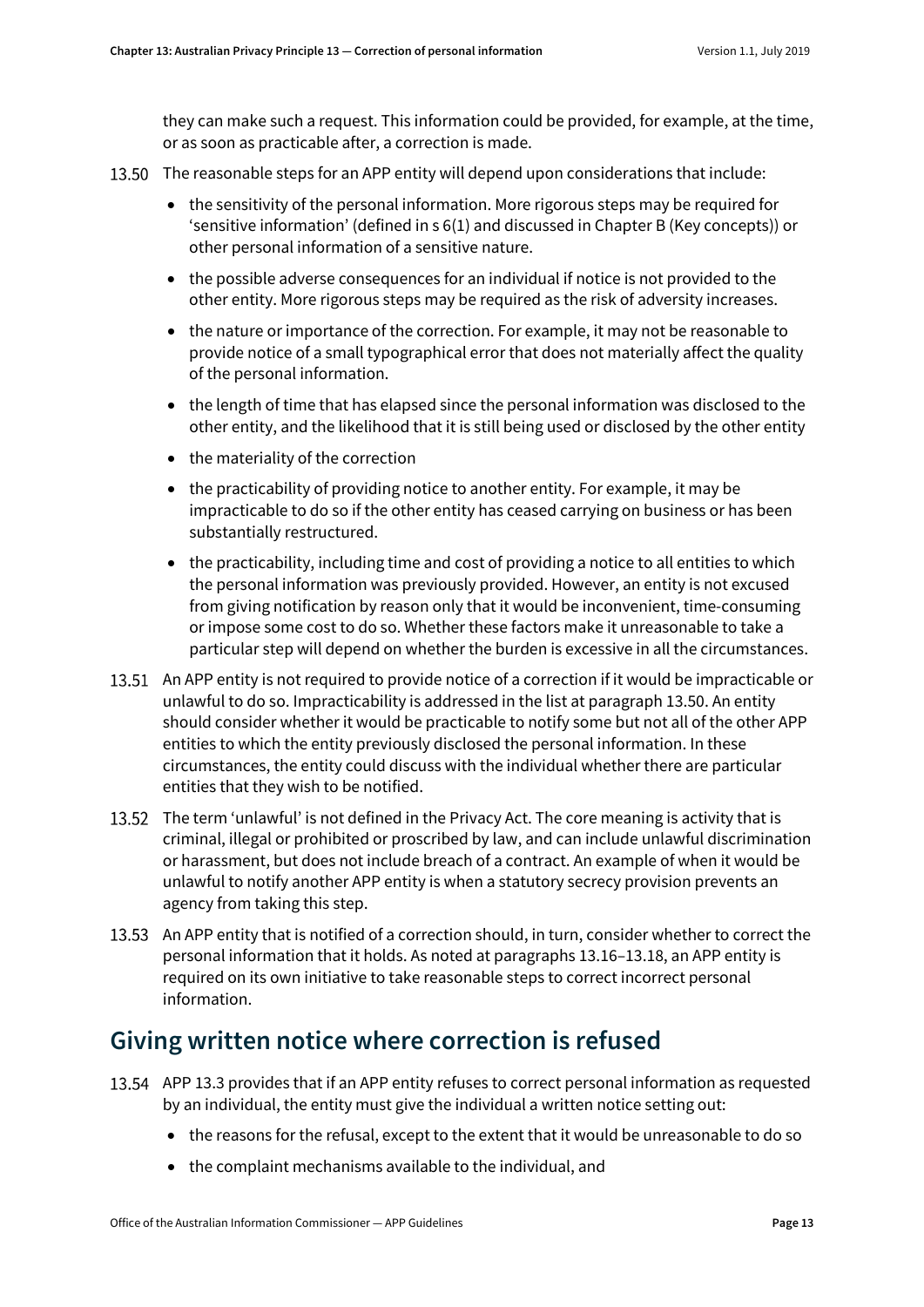- any other matters prescribed by regulations made under the Privacy Act
- 13.55 The reasons for refusal should explain, where applicable:
	- that the APP entity does not hold the personal information that the individual wishes to correct
	- that the entity is satisfied that the personal information it holds is accurate, up-to-date, complete, relevant and not misleading having regard to the purposes for which it is held, or
	- that the steps necessary to correct the personal information as requested are not reasonable in the circumstances
- 13.56 An APP entity is not required to provide its reasons for refusing to correct personal information to the extent that it would be unreasonable to do so. This course should be adopted only in justifiable circumstances. An example would be where providing reasons would prejudice an investigation of unlawful activity, or prejudice enforcement action by an enforcement body.
- 13.57 The description of the complaint mechanisms available to an individual should explain the internal and external complaint options, and the steps that should be followed. In particular, the individual should be advised that:
	- a complaint should first be made in writing to the APP entity  $(s 40(1A))$
	- the entity should be given a reasonable time (usually 30 days) to respond
	- a complaint may then be taken to a recognised external dispute resolution scheme of which the entity is a member (if any), and
	- lastly, that a complaint may be made to the Information Commissioner (s 36)
- <span id="page-13-1"></span>13.58 Other information can also be included in the notice advising an individual that a request to correct personal information has been refused. The individual should be advised of the right under APP 13.4 to request the APP entity to associate a statement with the personal information (see paragraph[s 13.59](#page-13-2)[–13.62\)](#page-14-5). An agency could also advise an individual of the parallel right under the FOI Act to apply for a record to be amended or annotated, and of the right to Information Commissioner review of an adverse decision under that Act (see paragraph[s 13.25](#page-6-1)[–13.29\)](#page-7-1).

#### <span id="page-13-0"></span>**Taking reasonable steps to associate a statement**

- <span id="page-13-2"></span>APP 13.4 provides that if an APP entity refuses to correct personal information as requested by an individual, the individual can request the entity to associate a statement that the individual believes the personal information to be inaccurate, out-of-date, incomplete, irrelevant or misleading. Implicit in this requirement is that the entity should notify the individual of the right to request that a statement be associated, for example, in the written notice where correction is refused (see paragraph[s 13.54](#page-12-2)[–13.58\)](#page-13-1).
- 13.60 The APP entity must take reasonable steps to associate the statement in a way that will make it apparent to users of the personal information. For example, a statement may be attached physically to a paper record, or by an electronic link to a digital record of personal information. The statement should be associated with all records containing personal information claimed to be incorrect.